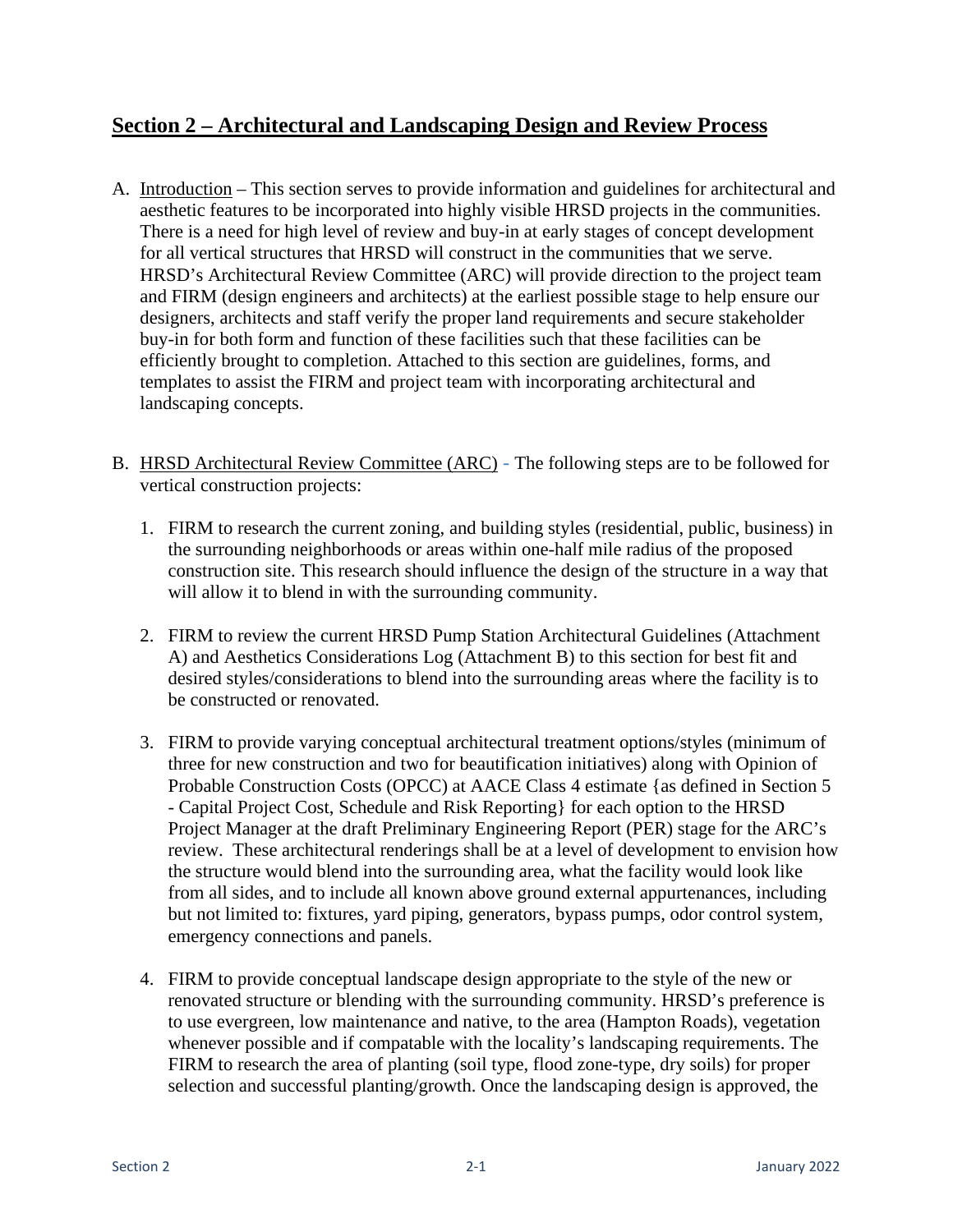FIRM shall also provide a Landscaping Planting Plan. An example is provided in Attachment E to this section.

- 5. FIRM to provide conceptual fencing design appropriate to the style of the new or renovated structure or blending with the surrounding community. HRSD's preference is to not utilize hardscape fencing on a property if landscaping can be utilized to the same affect. Fencing may be used if deemed necessary for safety of the general or motoring public or HRSD's infrastructure. If hardscape fencing has been deemed mandatory, HRSD's preference is not to use privacy or panel fencing completely obscuring view.
- 6. HRSD Project Manager to coordinate with their Chief to receive early feedback and concurrence on the architectural and landscaping concepts to be presented to the ARC.
- 7. HRSD Project Manager will submit the architectural/ landscaping/ fencing rendering options to the HRSD ARC for comment and direction. This committee to be comprised of the following HRSD members: General Manager, Director of Communications, and the department director for whom the facility is being constructed.
- 8. The HRSD Project Manager will schedule a meeting with the ARC within approximately two (2) weeks of submittal of the renderings to discuss their comments and guidance for moving forward. Title the appointment/meeting: Architectural Review Committee Meeting – PROJECT or INITIATIVE NAME.
	- a. During this meeting the HRSD Project Manager should provide:
		- i. A brief and high-level review of the project (why is this initiative needed, how old is the existing infrastructure or the reason for the new structure, current budget for this CIP/Beautification Initiative, where we are in the process to-date as well as any external architectural steps taken to this point such as meetings with the city/county to obtain requirements).
		- ii. Provide a 'live' Google Earth street view 'walk through' of the surrounding area and buildings - allowing the ARC to view the existing structures in the community for comparison.
	- iii. Provide 2 or 3 preliminary design rendering options developed by the architectural/design firm for the HRSD ARC to consider as described above. The ARC will decide, if these renderings meet their desired vision and will provide additional direction.
	- b. The FIRM (and/or the Architect) may be allowed to attend a portion of this meeting to hear direct comments from the ARC, after ARC internal discussion.
	- c. HRSD Project Manager to inquire if the ARC believes there is a need for a full meeting to discuss this project or if the ARC can submit their comments via an email discussion. The ARC has opted for this email response method for past beautification initiatives or cases where the ARC is satisfied with the orginially presented and discussed concept.